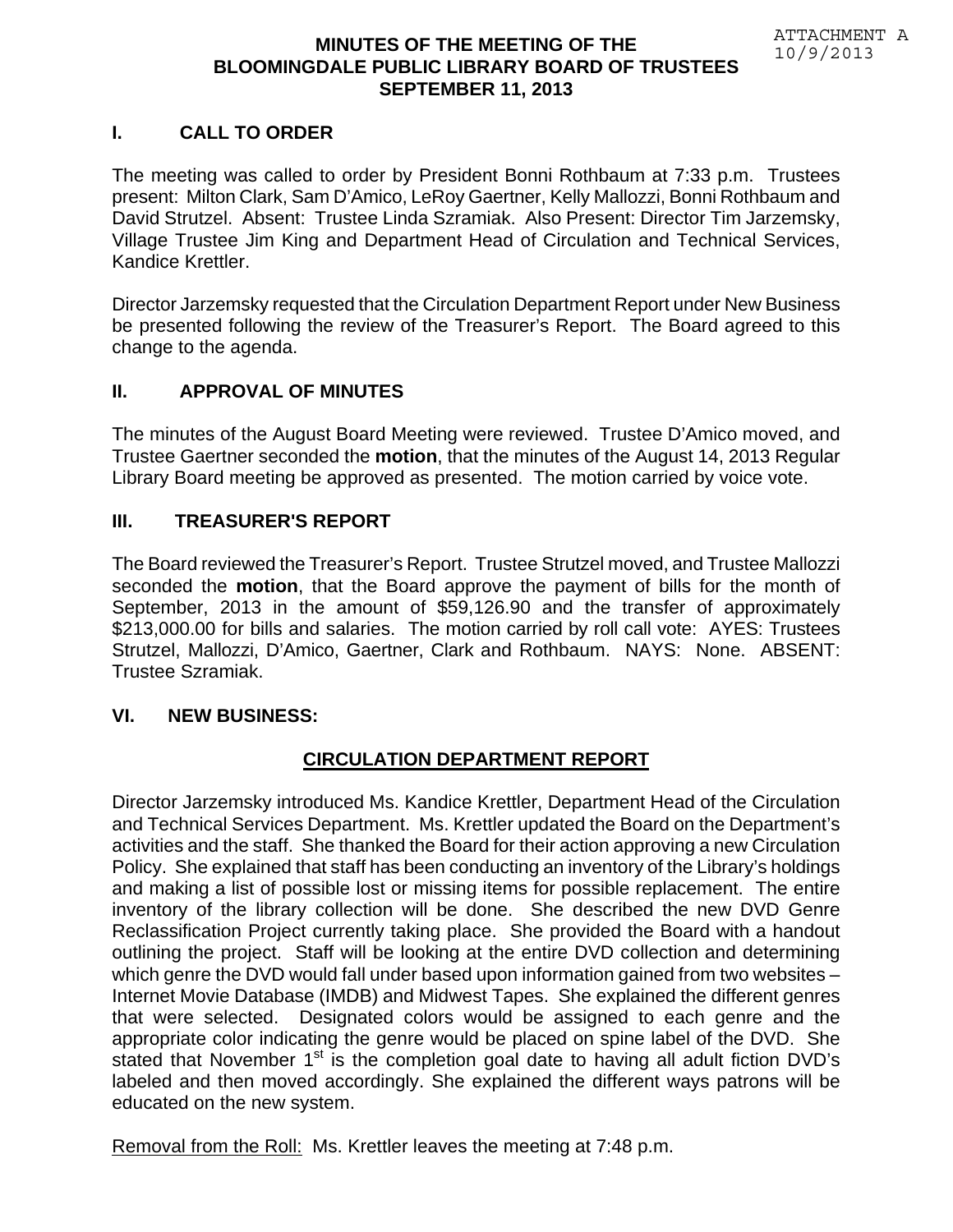## **IV. REPORTS:**

### **LIBRARIAN'S REPORT**

Director Jarzemsky reported on the highlights of events taking place at the Library during the month of August which included information on the last Sunshine Serenades concert performed by Run 4 Covers and Movie Night at the Library. The Bloomingdale Teen Music Fest, a co-sponsored event by the library and the Bloomingdale Park District, was very well received with 212 people in attendance. With the resignation of Ms. Shauna Porteus, the business office has been reorganized. The office will be closed in the evenings. Ms. Juriana Salinas will become the office manager with more assigned responsibilities. Director Jarzemsky will be looking at hiring an individual to take over the marketing duties. The Circulation Department will help with the phones and faxing requests. Director Jarzemsky reviewed the reports and statistics from the various departments. Pictures of the Teen Music Fest were included in his report with additional photos available on the Library's Facebook and Flickr pages. Also included in his report was a picture of Mr. Joe Salerno along with his two grandchildren at the Lego Madness Event held on August 5th. Mr. Salerno generously donated \$1,000 to the library for the Lego program. The Board was very appreciative of his donation.

### **MONTHLY STATISTICS**

The Library statistics show a circulation that was slightly over 1% compared to last August, 2012. A change was made to the reporting method for AV material. The AV materials have been broken down into their own categories.

## **STANDING COMMITTEES**

**PERSONNEL** - No report.

**POLICY** – No report.

**FINANCE** – No report.

**BUILDING AND GROUNDS** – Director Jarzemsky reported that the window at the end of the non-fiction area has been replaced and the concrete ramp replacement has been completed with the stainless steel railing to be installed shortly.

#### **LIAISON REPORTS**

**LINC –** Report of September 5 - Director Jarzemsky reported on the September 5<sup>th</sup> Governing Board meeting with further discussion under Unfinished Business – LINC By-Laws Change.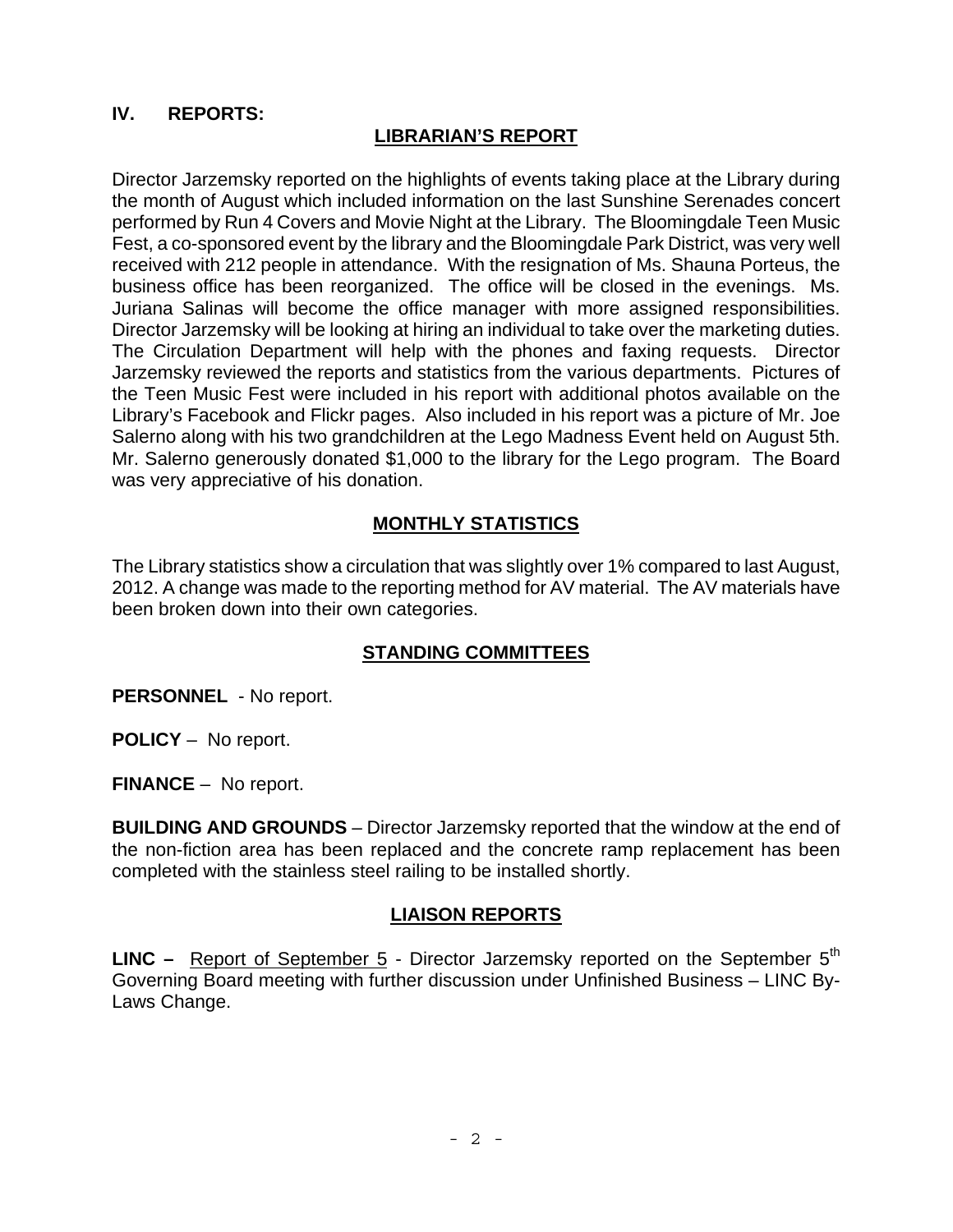**VILLAGE** – Village Trustee Jim King reported on the recent Board approval of the purchase of iPads for the Village Board, Plan Commission members and certain staff members. He explained the reasons behind the need to purchase this Village equipment. He provided updates on local business happenings and various changes occurring within the Village. He extended an invitation to the Library Board to attend the Indian Lakes Open Space meeting to be held on Thursday, October 17, 2013 at 7:00 p.m. at the Bloomingdale Golf Club. The Village is asking for public feedback on the design plans for the 35-acre site. The Village is also seeking volunteers to participate in an Ad Hoc Advisory Committee to meet and to participate in further discussions on the detailed design plans.

Removal from the Roll: Village Trustee King leaves the meeting at 8:12 p.m.

**FRIENDS OF THE LIBRARY** – Trustee D'Amico stated that the Friends Fall Book sale would be taking place on September 14 and 15<sup>th</sup>. Volunteers are needed to help with the sale.

**BIG** - No report.

## **V. UNFINISHED BUSINESS:**

### **LINC BY-LAWS CHANGE**

Director Jarzemsky provided information on the history of the LINC consortium and the present governing structure. He discussed the proposed by-law revisions. The Board reviewed a copy of the by-law revisions which was included in the Board meeting packet. Director Jarzemsky stated that it is proposed that LINC be governed by only one Board comprised of the nine (9) Library LINC member Library administrators rather than Library Board members. The audit process will remain the same. The budget for the consortium will be given to each library board for approval as has been the past practice. The LINC by-law revisions will need approval by each Library member. Director Jarzemsky would be a member of the governing board upon approval of the change. Trustee Mallozzi moved, and Trustee Clark seconded the **motion**, that the Board approve the LINC by-law revisions as presented. The motion carried by roll call vote: AYES: Trustees Mallozzi, Clark, D'Amico, Gaertner, Strutzel and Rothbaum. NAYS: None. ABSENT: Trustee Szramiak

## **PHONE SYSTEM – AWARD CONTRACT**

Director Jarzemsky discussed the need for the upgrade to the phone system and what was proposed. Three (3) companies were asked to look at the current system and submit a proposal for the upgrade. Based upon receipt of the quotes, Sound Incorporated, the current system vendor, submitted the lowest proposal at \$16,599.44 and was being recommended to be awarded the contract. Money for the upgrade was budgeted in the Building Fund. Discussion took place concerning the use of cellular phones and voice mail. Trustee Rothbaum moved, and Trustee Gaertner seconded the **motion**, that the Board approve the proposal dated August 19, 2013 from Sound Incorporated in the amount of \$16,599.44 for the upgrade of the existing digital phone system to a VoIP (Voice over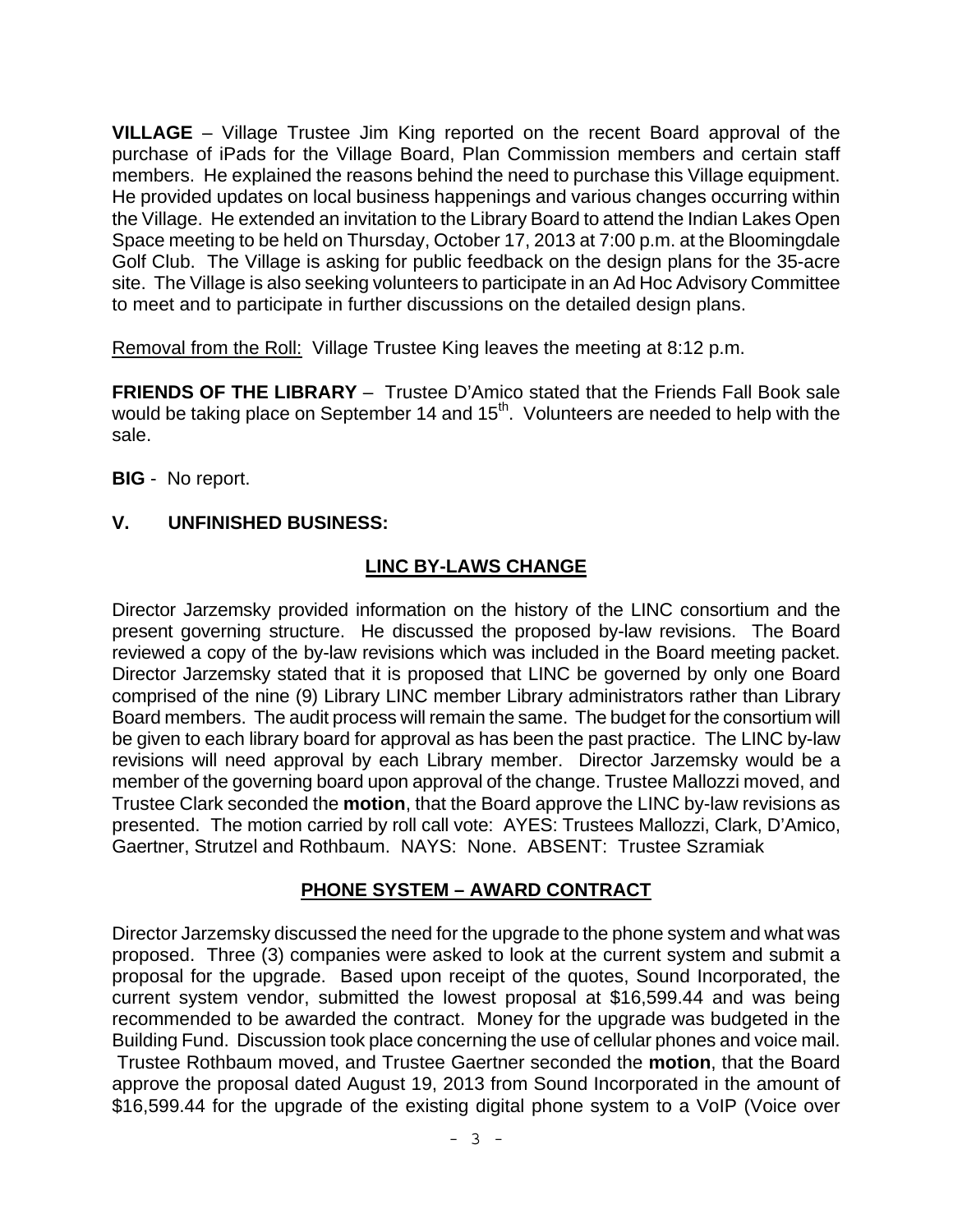Internet Protocol) system. The motion carried by roll call vote: AYES: Trustees Rothbaum, Gaertner, Mallozzi, Clark, D'Amico and Strutzel. NAYS: None. ABSENT: Trustee Szramiak

# **VI. UNFINISHED BUSINESS: (Continued)**

# **APPROVE NEW SALARY SCALE**

Director Jarzemsky distributed a salary structure analysis completed by the Management Association of Illinois along with background information. He stated that a discussion took place by the Board concerning salary adjustments in May 2013. He is recommending that the Board review and address the current salary structure. A discussion took place on how to adjust salaries to be comparable to other libraries in the area. Money has been placed in the budget. The maximum and minimum salary scale has not been adjusted since 2008. There is a need to remain competitive. Director Jarzemsky outlined the new proposed salary structure of a 3% adjustment for all staff. Based upon the discussion, Trustee Gaertner moved and Trustee D'Amico second the **motion** that the Board approve the new salary structure as presented. The motion carried by roll call vote: AYES: Trustees Gaertner, D'Amico, Rothbaum, Mallozzi, Clark and Strutzel. NAYS: None. ABSENT: Trustee Szramiak

# **VI. NEW BUSINESS:**

# **CIRCULATION DEPARTMENT REPORT**

Discussion on the Circulation Department Report took place following the approval of the Treasurer's Report.

# **ON THE SAME PAGE**

Director Jarzemsky discussed the "On the Same Page" community read program taking place with the Itasca and Roselle Public libraries. The book chosen for the "On the Same Page" read is "The Night Circus." A list of the October 2013 programs for the community read was included in the Board packet. The events will be promoted in the Village Almanac and the digital sign systems in the Library.

# **STAFF IN-SERVICE – SEE AGENDA**

Director Jarzemsky stated that the Library will be closed on Friday, September 27, 2013 for the Staff In-Service Day. An agenda for the day was included in the Board packet. The Board members are invited to attend. Director Jarzemsky discussed the program to be given by the Bloomingdale Police Department. Staff will be given a presentation on dealing with patrons that have mental health issues. A library trivia contest is proposed and a book discussion of "The Night Circus." Trustees Rothbaum, Gaertner and Clark plan to attend.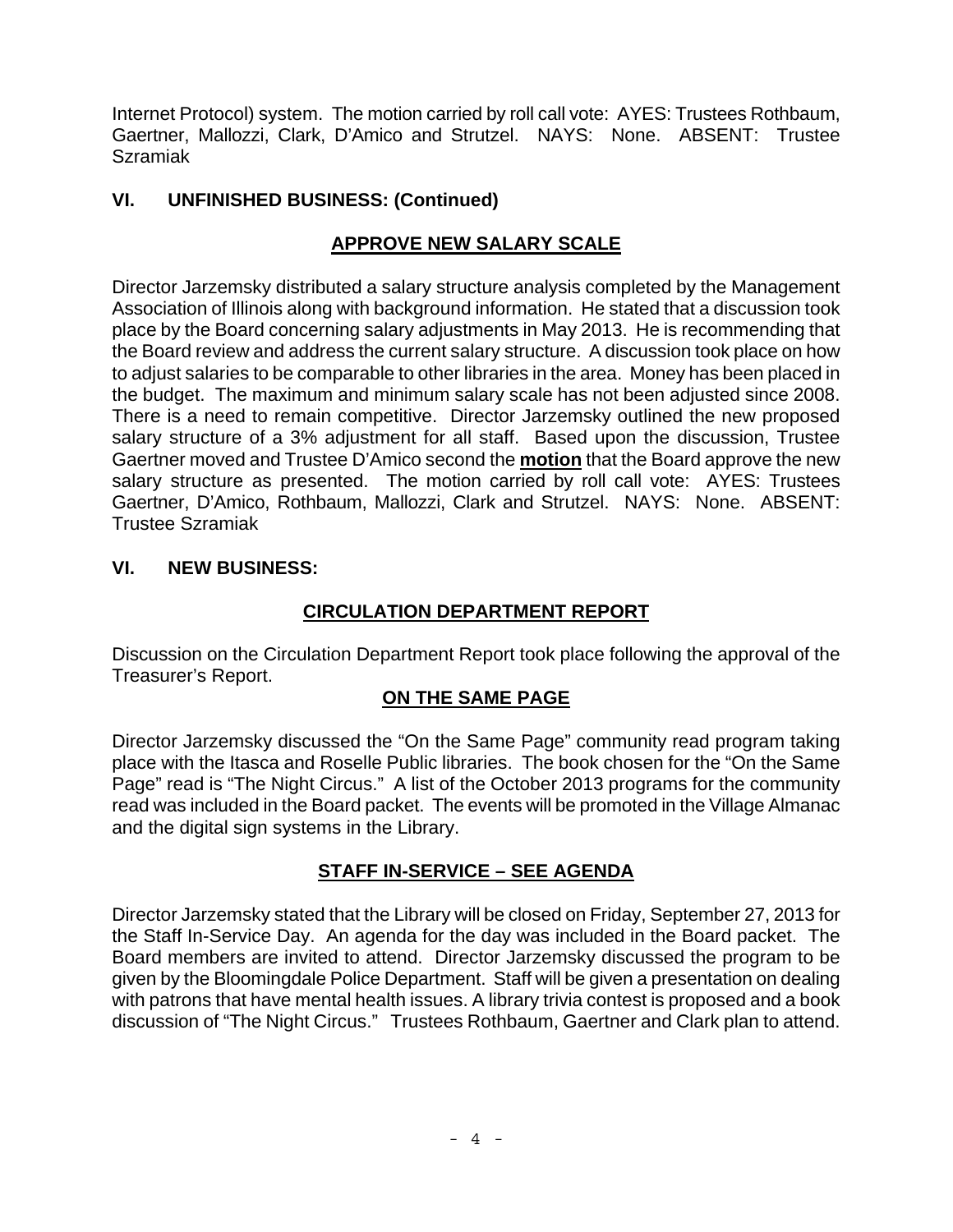# **L.E.D. PARKING LOT LIGHTS – VILLAGE AND LIBRARY COOPERATION**

Director Jarzemsky explained that the Village is the lead agency in obtaining potential grant funding for outdoor area lighting improvements for the Village Hall, gazebo area and Library parking lots. The present lights would be upgraded to L.E.D. A discussion took place on the costs to the Library and the savings with the changes. The program would be included in the budget for next year. The Village and Library would be partners in the proposed project.

## **VI. NEW BUSINESS: (Continued)**

# **WRITERS WORKSHOP DONATION**

Director Jarzemsky reported that unfortunately the Writers Workshop has disbanded. The group met at the Library for many years. A donation in the amount of \$1,000.00 was presented to the Library by the former Writers Workshop. The generous donation was gratefully acknowledged by the Board. Director Jarzemsky plans to ask the Department Heads for input on how the money should be spent.

# **APPROVAL OF CONFERENCE ROOM/COMPUTER LAB CHAIRS**

Director Jarzemsky provided examples of the proposed new chairs for the Conference Room and Computer Lab. The current chairs were purchased in 1996. President Rothbaum and the Director met with Library Furniture International to review the many options available. Examples of possible chair colors were shown as well as chair materials. For the computer lab, some chairs will have arms and some will not. Trustee Mallozzi moved, and Trustee Strutzel seconded the **motion**, that the Board approve the purchase of Conference and Computer task chairs from Library Furniture International in the total amount of \$14,731.00 as presented. The motion carried by roll call vote: AYES: Trustees Mallozzi, Strutzel, D'Amico, Gaertner, Clark and Rothbaum. NAYS: None. ABSENT: Trustee Szramiak.

## **WEST POINTE HOMEOWNERS LETTER**

Director Jarzemsky provided a copy of the letter sent to the Bloomingdale West Pointe Estates Homeowner's Association in response to their letter dated August 26, 2013 in regards to rising property taxes. He stated that the Library Board passed a flat 2013 tax levy with no increase over 2012. He stated that he would be willing to discuss the matter with the residents.

## **VII. PUBLIC DISCUSSION:**

Trustee D'Amico reminded the Board that the Friends of the Library Book sale will be taking place on Saturday, September 14 and Sunday, September 15.